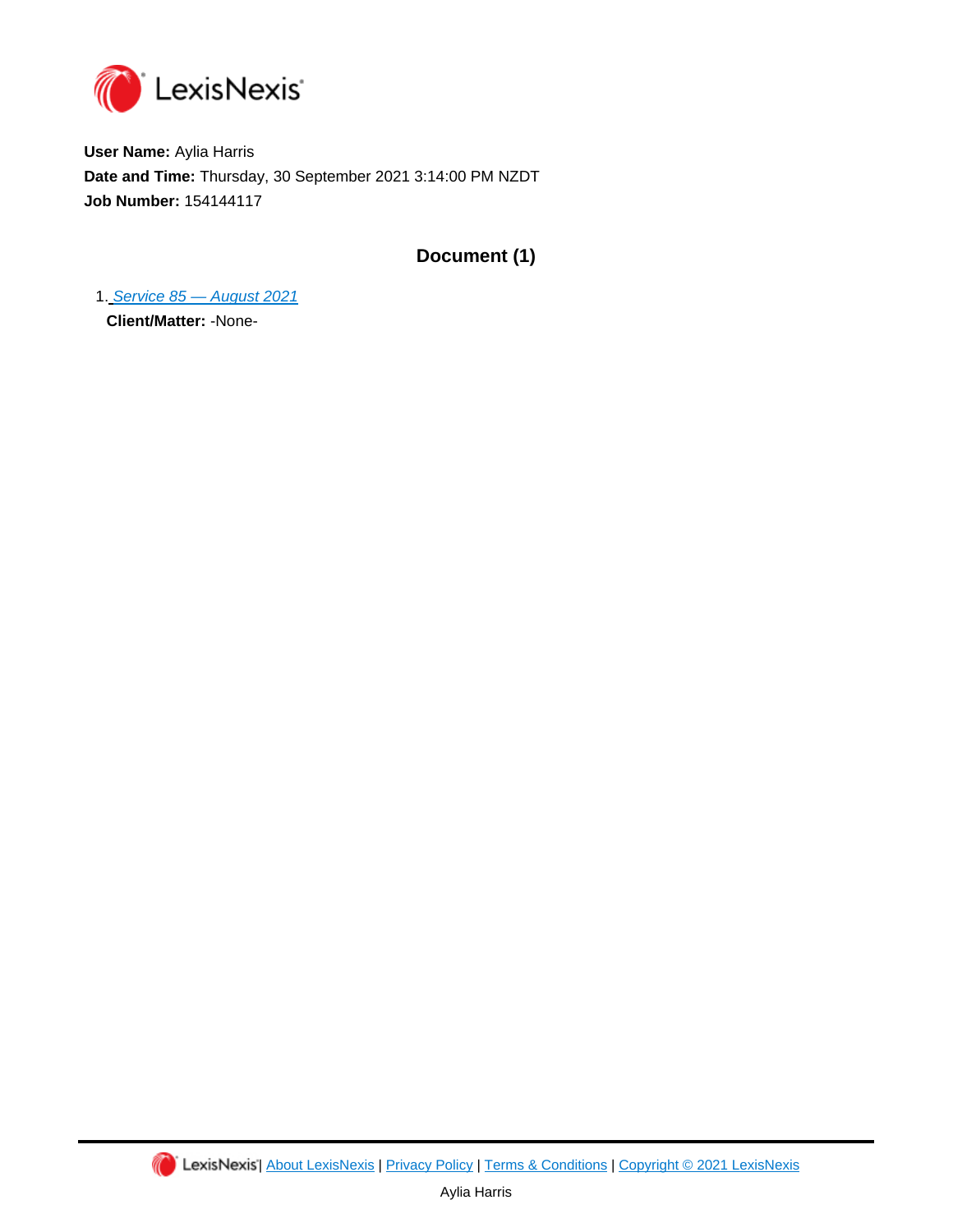

Personal Grievances (NZ)

# **Personal Grievances (NZ) > Update > Personal Grievances**

**Personal** 

 **Grievances**

# **Service 85 — August 2021**

*Note: For content included in this service click here.*

### **Commentary**

#### **Chapter 3: Unjustifiable dismissal**

- The Court has reiterated that the test for assessing whether an employee has been dismissed is objective (*Saipe v Bethell*  $[2021]$  NZEmpC 33<sup>(CB</sup>[\)](https://advance.lexis.com/api/document?collection=cases-nz&id=urn:contentItem:62BJ-FYC1-JSRM-62W2-00000-00&context=1230042) (see  $[3.2]$ );
- Where an agreement contained an abandonment clause, the employee believed that he had been dismissed, and the employer had ignored a request for mediation when concluding there was an abandonment, Judge Corkill held that this "was a far cry from an abandonment situation" (*Concrete Structures (NZ[\)](https://advance.lexis.com/api/document?collection=cases-nz&id=urn:contentItem:6337-2K01-JWXF-200W-00000-00&context=1230042) Ltd v Rottier*  $[2021]$  NZEmpC 95<sup>[CB]</sup> (see [\[3.8.1\]](https://advance.lexis.com/api/document?collection=analytical-materials-nz&id=urn:contentItem:5X62-NY71-FGRY-B077-00000-00&context=1230042));
- A claim of constructive dismissal was dismissed where breaches of an employment agreement were the primary reason for the employee's resignation but the causal chain was held to have been broken by the employee's decision not to resign at various times over several months when the employer had failed to pay her monies due and had not responded to her communications on the issue (*ANZ Sky Tours Ltd v Wei*  $[2021]$  NZEmpC 76<sup>**CB**</sup>)</sub> (see  $[3.25.2]$ );
- Failure to have the employee sign an emailed agreement before he started employment was described as fatal to the employer's reliance on the trial provision contained in that agreement (*Senate Investment Trust v* Cooper *[2021] NZEmpC 45* <sup>(CB)</sup> (see *[\[3.54\]](https://advance.lexis.com/api/document?collection=analytical-materials-nz&id=urn:contentItem:5X62-NY71-FGRY-B076-00000-00&context=1230042)*.

#### **Chapter 4: Procedural fairness**

- Where an agreement required an "interview" to determine whether a drug test was required, Judge Corkill observed that the use of that term "suggests a constructive process of question and answer" (*Concrete Structures (NZ) Ltd v Rottier [\[2021\] NZEmpC 95](https://advance.lexis.com/api/document?collection=cases-nz&id=urn:contentItem:6335-8YP1-JB2B-S04Y-00000-00&context=1230042)* [\)](https://advance.lexis.com/api/document?collection=cases-nz&id=urn:contentItem:6337-2K01-JWXF-200W-00000-00&context=1230042) (see *[\[4.16\]](https://advance.lexis.com/api/document?collection=analytical-materials-nz&id=urn:contentItem:5X7C-4SR1-F016-S219-00000-00&context=1230042)*);
- A significant breach was established where two employees were not given a copy of the selection matrix for redundancy before it was used and then not notified of their scores confirming selection for redundancy, or given the opportunity to discuss the scores (*Smartlift Systems Ltd v Armstrong [\[2021\] NZEmpC 66](https://advance.lexis.com/api/document?collection=cases-nz&id=urn:contentItem:62NS-DV21-F5KY-B33P-00000-00&context=1230042)* [\)](https://advance.lexis.com/api/document?collection=cases-nz&id=urn:contentItem:62PB-73V1-F1WF-M3BR-00000-00&context=1230042) (see *[\[4.51.5\]](https://advance.lexis.com/api/document?collection=analytical-materials-nz&id=urn:contentItem:5X7C-4SR1-F016-S21H-00000-00&context=1230042)*).

#### **Chapter 5: Substantive grounds for dismissal**

- Unjustifiable dismissal resulted when an employee was sent away for a drug test (which he refused) as a "knee jerk" response to a heated argument, when the justification for a test had not been adequately investigated (*Concrete Structures (NZ) Ltd v Rottier [\[2021\] NZEmpC 95](https://advance.lexis.com/api/document?collection=cases-nz&id=urn:contentItem:6335-8YP1-JB2B-S04Y-00000-00&context=1230042)* [\)](https://advance.lexis.com/api/document?collection=cases-nz&id=urn:contentItem:6337-2K01-JWXF-200W-00000-00&context=1230042) (see *[\[5.4.1\]](https://advance.lexis.com/api/document?collection=analytical-materials-nz&id=urn:contentItem:5XNS-BC21-FCYK-216P-00000-00&context=1230042)*);
- The Court has emphasised that the obligations of a person conducting a business or undertaking under the *[Health and Safety at Work Act 2015](https://advance.lexis.com/api/document?collection=analytical-materials-nz&id=urn:contentItem:5H9J-2N61-JJ6S-62S7-00000-00&context=1230042)* do not override or take precedence over the obligation to act fairly